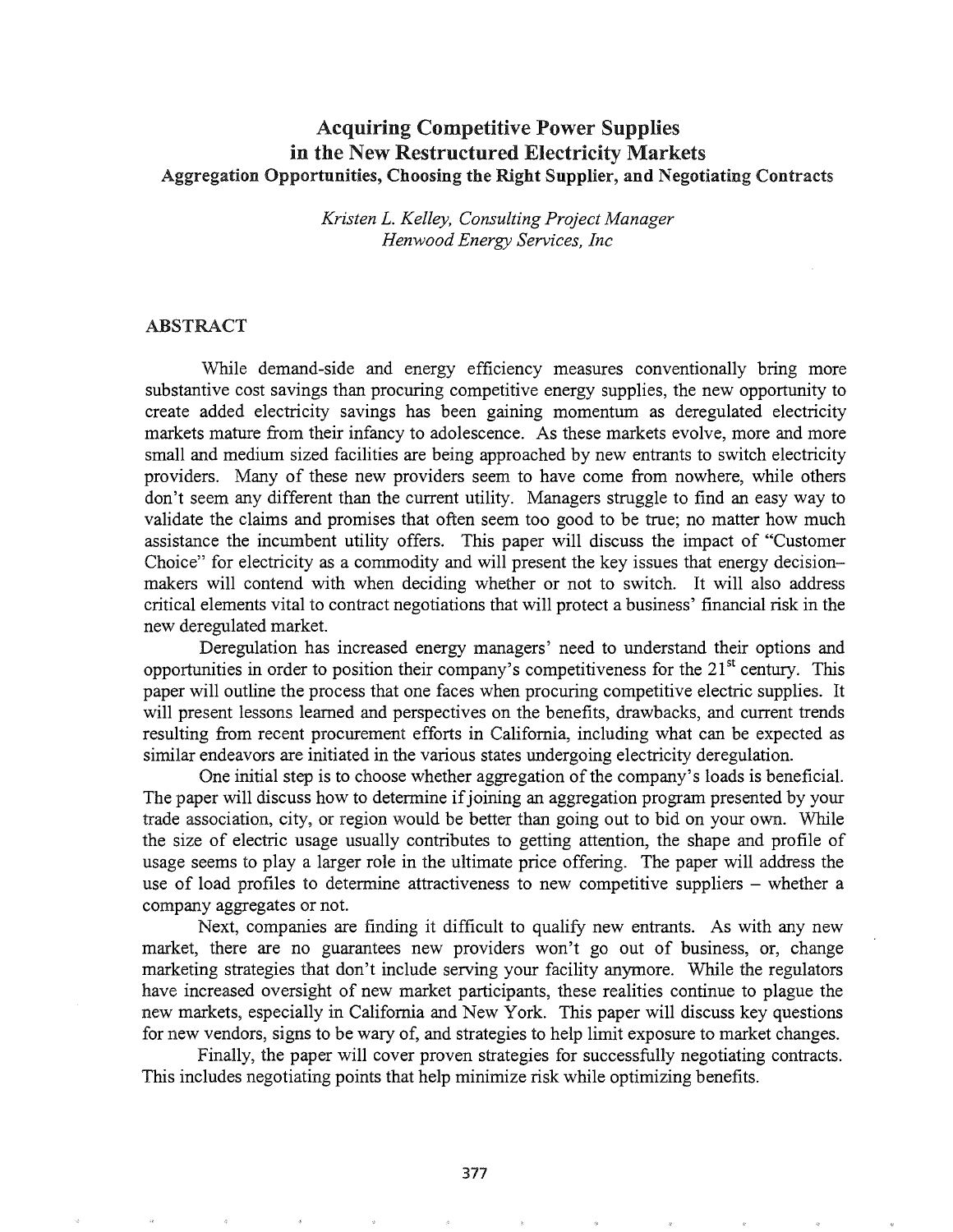## Competitive Power Procurement

Under the new restructured electricity markets, electricity customers generally have two options for obtaining electric generation (power supply) services: pursuing direct access by purchasing energy from a competitive energy service supplier (ESP) or relying on the local utility distribution company (UDC) to purchase electricity for them from the Power Exchange (PX). Direct access is also the mechanism that allows the choice to designate a specific power source (i.e., renewable) from competitive ESPs.

There are a growing number of offerings putting forth power generated from renewable<sup>1</sup> or "green" resources. Many offerings are also branded "Green-e Certified." This certification by the Center for Resource Solutions guarantees that at least 50% of the power is from renewable resources and any non-renewable part of the product has lower air emissions than a traditional mix of electricity. It should be noted that a customer who purchases a green power product mayor may not actually receive electrons from renewable resources. That customer is, however, guaranteed that the premium he or she is paying is going to companies that make use of existing renewable resources or are acquiring funds to generate new renewable resource generation. Although the prices of the green power offerings for large customers vary, an additional 10% to 20% on a MWh basis or \$0.005 to \$0.03 per kWh has been seen for these products.

While new legislation presents opportunities for savings and choice, it is important to understand that not all of a customer's electric supply costs are subject to competition. The distribution and transmission functions of the electric utility industry remain regulated and generally under monopoly control. Only the generation function is open to competition and it is that portion that is referred to as direct access. By recognizing that the generation portion accounts for as little as  $20\%$  to  $25\%$  of the total energy costs a customer sees on the utility bill, it is easy to understand why many new cost saving options initially have limited potential.

# Aggregation

To increase the potential benefits resulting from direct access, customers can join together (i.e., aggregate). Aggregation is the combining of loads of multiple end-use customers in facilitating the sale and purchase of electric energy, transmission, and other services on behalf of these customers. The benefits to aggregating loads is to increase buying power and negotiating leverage when procuring competitive electricity supply and other energy services. Additionally, aggregating loads can take advantage of the synergism created when combining dissimilar customer load profiles and delivery requirements, which may further add value. Furthermore, municipal aggregations may be able to take advantage of tax exempt financing arrangements that can increase savings amounts for the group.

In determining whether aggregation will yield benefits, it is important to understand the goals and objectives that aggregation is expected to achieve. Not all organizations

<sup>&</sup>lt;sup>1</sup> Renewable resources are defined by California law as power generated within the state of California and derived from either biomass, waste, geothermal, small hydroelectric (less than or equal to 30 megawatts), solar and wind technologies.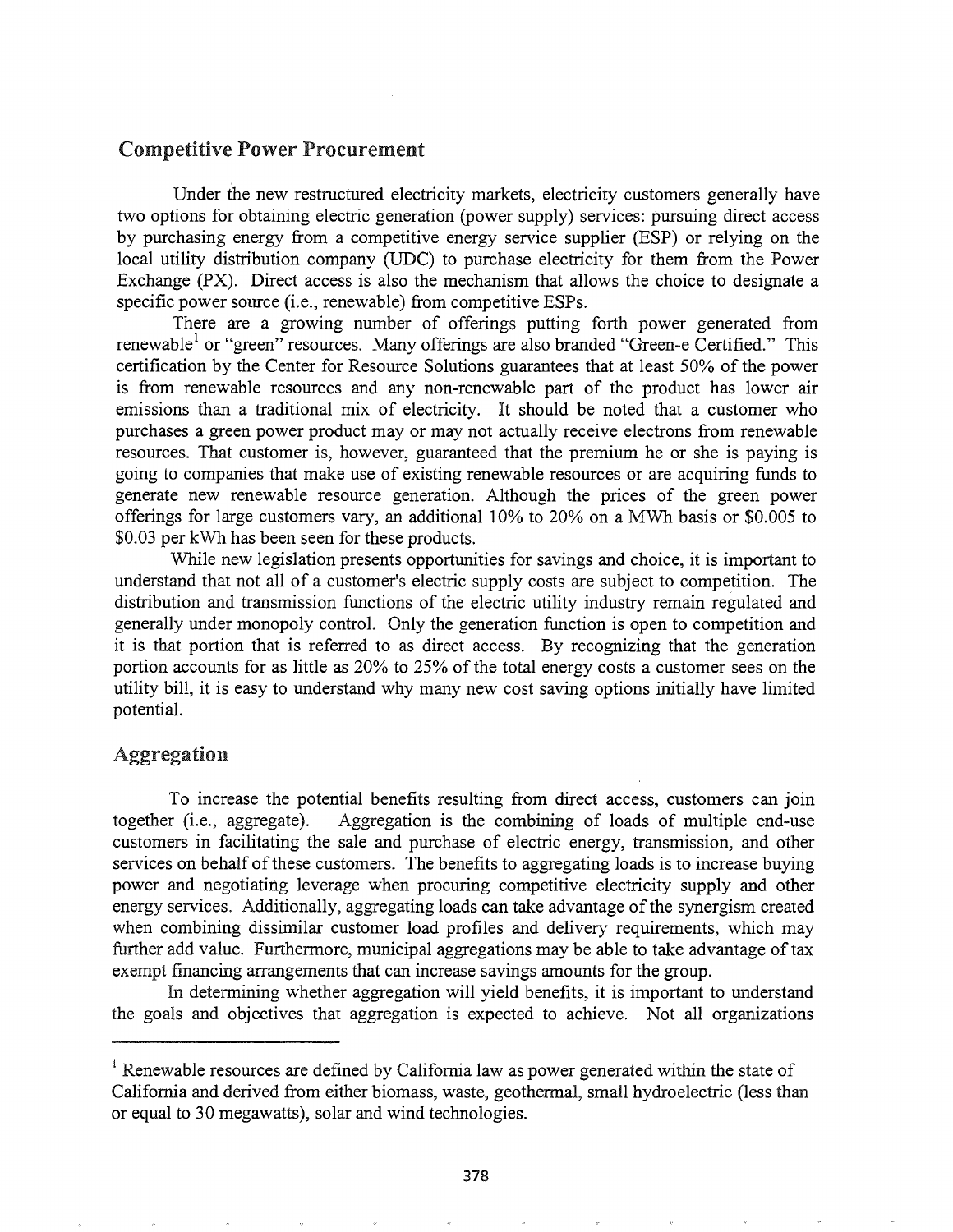implement aggregation programs for the same reasons, but there are a few predominate reasons for aggregating loads: (1) Create energy cost savings, (2) promote environmental stewardship, (3) position energy loads for future opportunities, (4) strengthen relationship with and increase value for associated organizations/members, and (5) control energy costs and competition.

Among the organizations that might be involved in aggregation are: Local governments, public agencies, special districts, public and private associations, cooperatives, affinity organizations, national and state franchise organizations, and commercial and industrial finns. Besides organizations that aggregate based on some structured or affinity relationship, energy service providers, marketers, brokers, and other electric industry participants are also considered aggregators, and develop marketing strategies based on target customers that will provide higher margins or some strategic value to the customer portfolio.

Pursuant to California Assembly Bill 1890, aggregation programs may be conducted by cities, counties, special districts or other entities on a basis that is agreeable to all members of the aggregation. All aggregation programs are designed around the presumption that individual organizations or customer loads will only opt to participate if the benefits received from joining the aggregation are better than the benefits that could be achieved acting on their own. This premise is key, because customers whose loads are highly attractive will more than likely opt out of an aggregation program if they can achieve greater savings on their own. However, the process of procuring such benefits is full of complexities and uncertainties and an aggregated effort could help lesson the individual burden of evaluating options and achieving true benefits.

#### Market Participants

In California, its Public Utilities Commission requires all entities wishing to offer electrical service to residential and small commercial customers in California to register as an ESP. The exception to the requirement is with those municipal utilities and public agencies that intend to continue serving solely customers within their own jurisdiction. Furthermore, it is important to distinguish that all aggregators are not necessarily ESPs; thus may not be held to any registration requirements yet<sup>2</sup>. All ESPs that serve more than one customer, and similarly all local distribution companies, are considered aggregators.

As California prepared to open up to electric competition at the end of 1997 and the beginning of 1998, there were close to 300 registered ESPs. This number has decreased significantly due to recently passed requirements to enter the marketplace along with higher than anticipated capital and time requirements for ESPs to fund their start up period in the deregulating market. Currently there are fewer than 50 "registered" ESPs in California, of which only a handful is looking to serve residential retail markets. Early on, ENRON Corporation spent \$10 million on a high profile marketing campaign and signed up 30,000 customers. This high customer acquisition cost did not parallel the anticipated margins, making it virtually impossible for new competitors to succeed. ENRON later pulled out of the retail market in California. There are many other entrants that encountered the same experience, leaving very few companies in the running for customer choice. Today, most

 $2$  Registration of aggregators is required in some states and prevails as an unresolved issue in other states.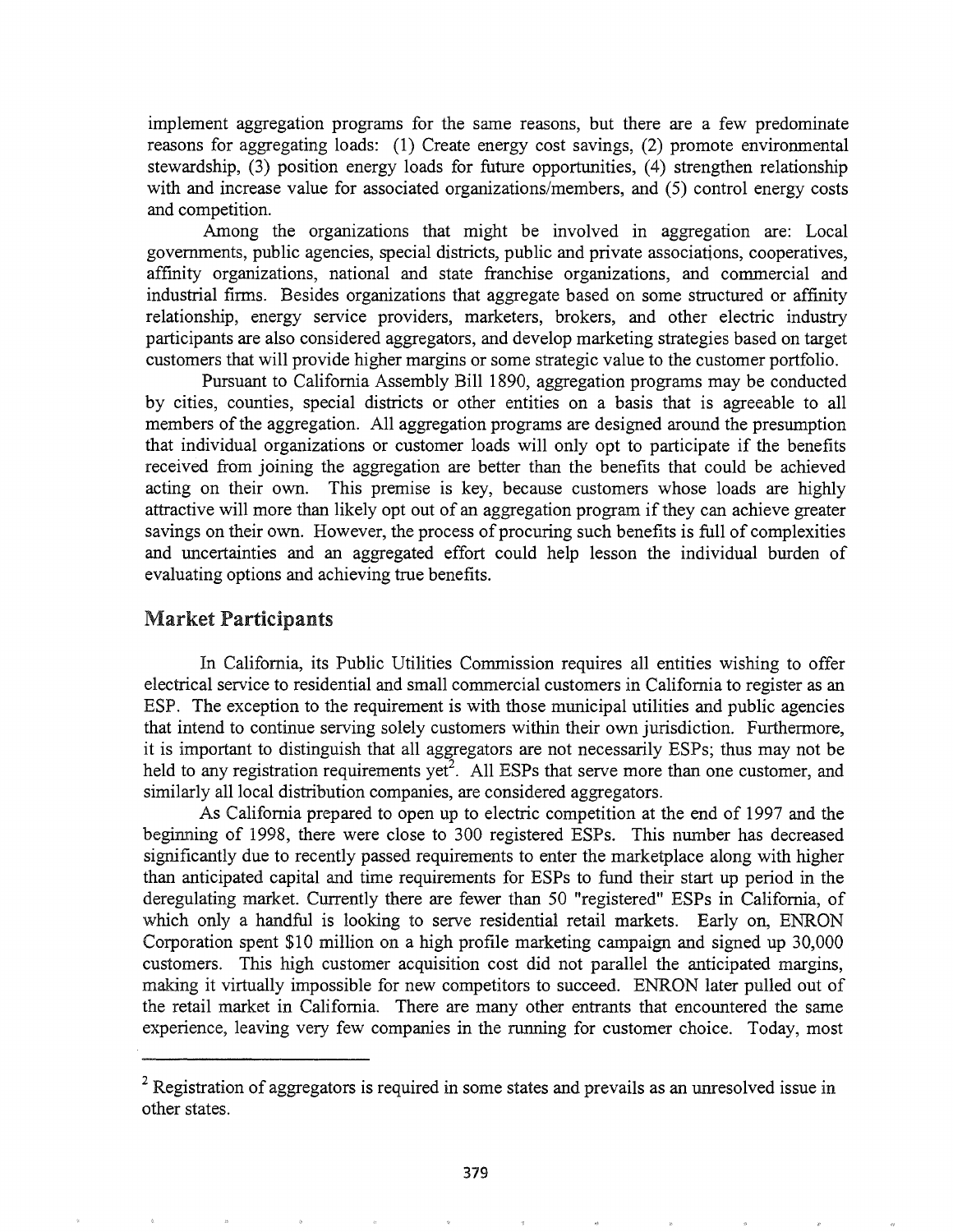competitive vendors are able to survive in California through the renewable market, which is subsidized by the state. The California Energy Commission offers \$0.015 per kWh rebate for qualified renewable energy sales. Vendors are managing to buy renewable power for a premium less than the rebate, therefore can either make more money or provide the customer with a discount for their purchase of renewable power.

Even if a customer signs up with an alternative energy provider, the customer will still receive transmission and distribution service through its regulated UDC. It is possible for a customer to stay with the local UDC and purchase electricity on a rate schedule that more closely reflects that customers' actual usage in real time or time-of-use increments based on the market price. This option is known as virtual direct access, and it will give customers the opportunity to receive power at market-detennined prices rather than a predetermined rate that has been approved by the CPUC. This option will reward the customer when PX prices are low but will also expose the customer to any high hourly prices determined by supply and demand.

## Qualifying New Vendors

With any new market, especially a market that has been deregulated, there will be many new entrants vying for the leading competitive position and market share. Not all players that make it out of the gate will survive the endurance race. This has been seen in the telecommunications industry and will be revisited again with electric restructuring. The following are the different players that customers may encounter:

*Utility Distribution Company* - Often known as the UDC or LDC (Local Distribution Company). This is the entity that has traditionally supplied power resource under its monopoly structure. In most cases, these entities will continue to provide regulated services for the distribution of electricity to customers and serve customers who do not choose direct access.

*Unregulated Affiliate* - An entity that is affiliated with the monopoly utility but is conducting business that is competitive and unregulated. Same as the ESP, which provides electric service to a retail or end-use customer, but which does not fall within the definition of an electrical corporation under State Public Utilities Code. Unregulated affiliates are obligated to meet state registration requirements, which vary by state.

**Power Marketer** – Any entity that buys electric energy, transmission, and other services from traditional utilities and other suppliers, and then resells those services at wholesale or to and end-use customer. Marketers engage in buying and selling electricity, but do not own generating or transmission facilities. Power marketers take ownership of electricity and are involved in interstate trade. These entities file with FERC for status as power marketers.

*Broker* – An agent who establishes a transaction between a seller and a purchaser (introduces participants to a transaction, arranges the transaction, and charges a fee for this service). A broker does not take title to capacity or energy.

Energy Service Provider - Often known as the ESP or in some states ESCO (Energy Service Company). An entity which provides electric service to a retail or end-use customer, but which does not fall within the definition of an electrical corporation under State Public Utilities Code. ESPs are obligated to meet state registration requirements, which vary by state.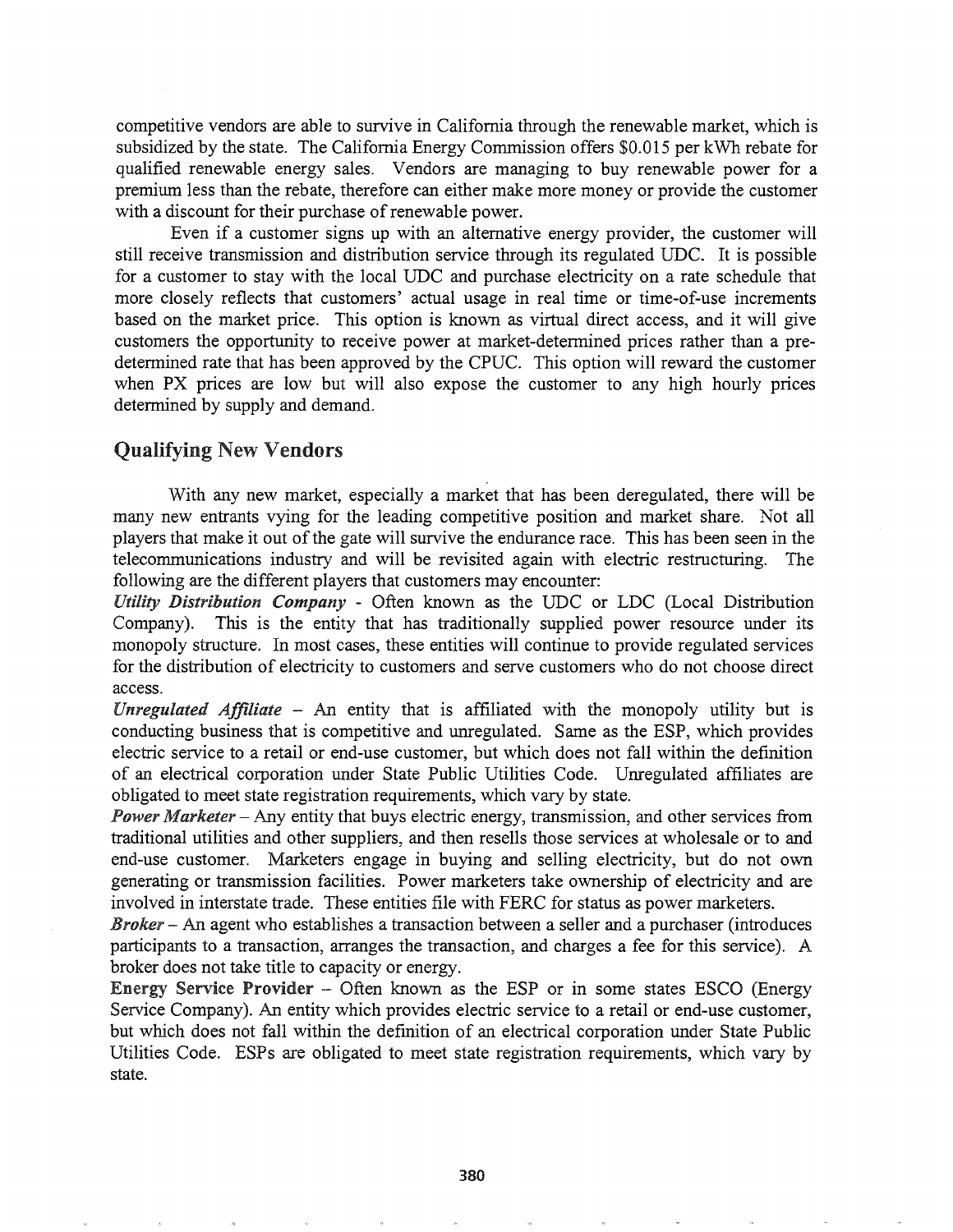*Aggregator* - Any marketer, broker, public agency, city, county, or special district, that combines the loads of multiple end-use customers in facilitating the sale and purchase of electric energy, transmission, and other services on behalf of these customers. State registration is not always required (varies by state).

*Independent Power Producer* - A non-utility power generating entity, defined by the Public Utility Regulatory Policies Act that operated a generation facility and sell power on a wholesale level primarily to electric utilities, power exchanges, or energy service providers.)

Just as monopoly utilities were vertically integrated, participants may be any combination of the above. What is most important prior to the qualification a new electric supplier is to understand your own organization's risk profile as well as energy consumption. Once a profile has been framed, an organization can seek out a vendor that will be attracted to serve the new load as well as offer attractive rewards in exchange for the business. Understanding the potential vendor's marketing strategy is critical. Some vendors only target renewable buyers, others target specific sectors (residential only, large industrial only), and some target specific market segments (national chain accounts, hospitals, churches, etc.). If your organization does not fit within the new vendor's ideal customer profile, there is less chance to successfully create a deal the meets expectations. As with any new provider, reference checks and investigation of subcontractors are a must. Since the industry is between its infancy and adolescence in most states, there will be unfamiliar company names that makes it difficult to discern trust, financial stability, and performance. This is not to say that there aren't viable, qualified new entrants, but investigation into appropriate registrations, contractual relationships, subcontractors, and capitalization of the organization should be conducted. Another measure for protection, is to require performance guarantees (such as performance bonds, contract default clauses, etc.) and structure the contract in a way that allows the organization to create a lower risk situation. Easier said than done, a clear understanding of the risks and technical implications of new legislation, changing protocols, and rules is required.

#### Aggregating Energy Data

In order to determine if aggregation is an option that will yield rewards, the organizations that are considering aggregation need to understand energy consumption behavior and patterns among the members of the group. This step of compiling detailed historical data for multiple organizations often becomes an overwhelming hurdle. Obtaining 12-24 months of historical data on multiple accounts from the local utility and efficiently managing a massive amount of data is not always a smooth process. Relationships with the local utility representatives, clear processes and authority to acquire data, and technical knowledge in how to evaluate energy data are all critical. The data collection and aggregation process can take weeks at best and even months depending on the number of organizations that are considering aggregating.

Guidelines for developing a successful aggregation involve meeting the individual needs of participants while creating the most desirable load characteristics and maximum economic benefits for the group. The most favorable load characteristics that can bring significant value to an aggregated group include:

- <sup>G</sup> High Load Factors
- Significant Differences between Non-Coincident and Coincident Peak Demand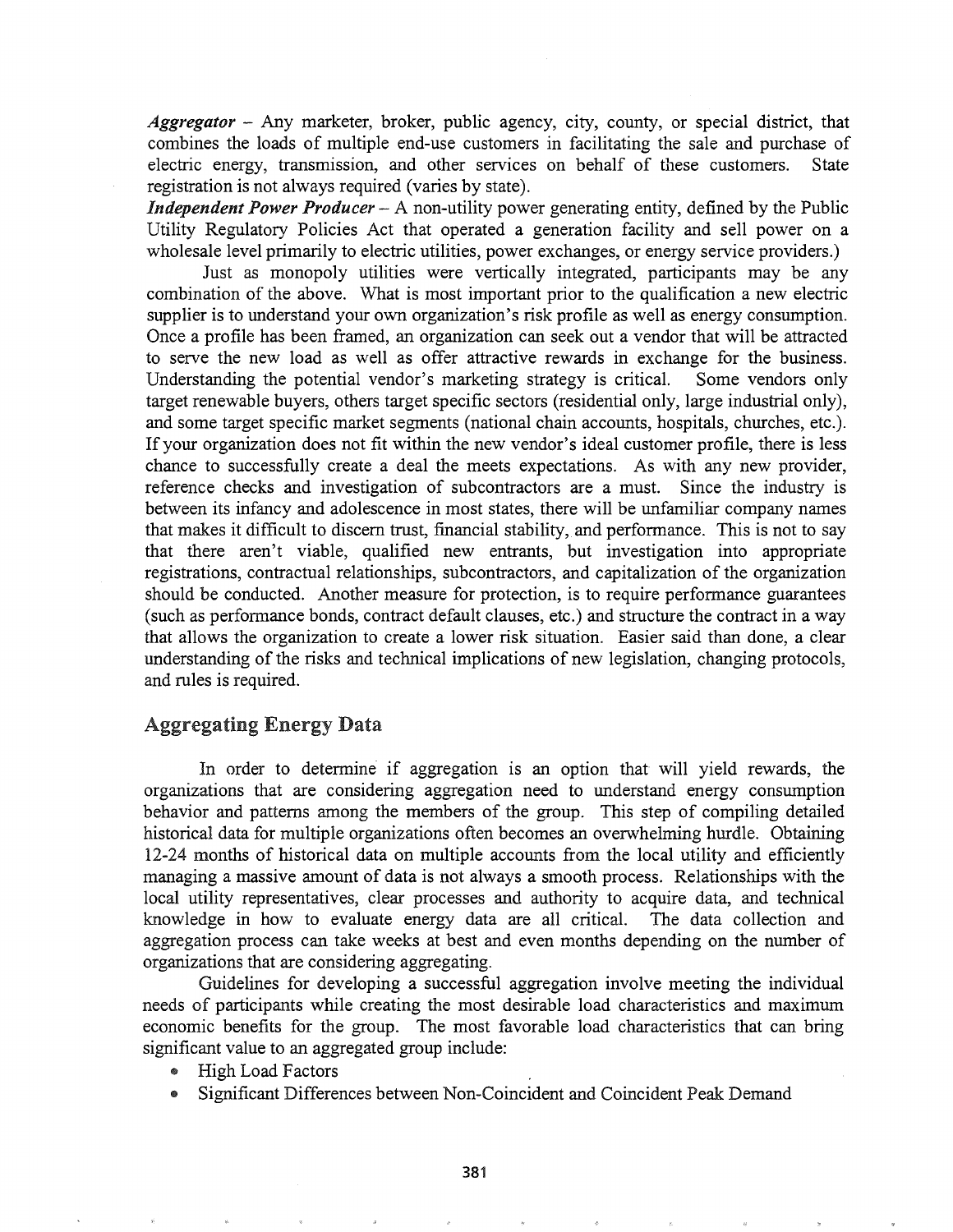- Low Peak Period Demand and Usage (hourly, daily, seasonal)
- Flexibility for Interruption/Cycling/Control of Usage

While some of these characteristics may not be feasible for individual electric accounts, it is possible for a carefully designed aggregation to achieve a more desirable load profile while also including individual participants that have less desirable load characteristics.

The primary criterion in reviewing the potential aggregations was whether the energy characteristics would improve the likelihood of obtaining lower cost energy services. The key is to create an energy load that enhances buying power and desirable characteristics (i.e. is large but is not comprised of uses only in peak use periods).

Past experience has revealed that the amount of savings competitive suppliers are willing to offer aggregation programs are highly correlated to the size of the aggregation as well as the load shape for the aggregation. A threshold load level in the 20 - 50 MW range is viewed as an appropriate minimum aggregated load to create active competitive interest in the evolving marketplace. The value of an aggregation program from an ESP's point of view would depend on criteria such as load factor and number of participants that would actually commit to the program, and sometimes strategic importance if the group is high profile or would serve as a beachhead for market entrance.

A City led aggregation program seeking green power for the residential customer segment is more likely to garner interest from ESPs than other attempts to seek power for aggregated residential loads based solely on a low price basis. The Cove Communities Services Commission's efforts is one example of a city led effort that included the residential sector in is solicitation for lower cost power supplies (an environmental option was not the focus of that solicitation). The Cove Commission found that it was not able to achieve additional savings through an aggregated solicitation of its residential customers beyond what individual residents could sign up for on their own. The primary reason was that ESPs were not willing to offer additional benefits to that sector due to the' uncertainty of the number of customers that would actually sign up.

## Market Realities

Due to market constraints, many competitive suppliers are finding it difficult to offer additional savings beyond the state mandated reductions. This is causing ESPs to follow niche-marketing strategies in pursuit of revenues and market share. Some ESPs are targeting commercial chains in hopes of adding locations across the country as soon as is possible. Other ESPs are targeting only large industrial customers because of that segment's relatively large and stable energy usage. Still other ESPs are concentrating on City and municipal aggregation groups. There are few ESPs targeting residential customers due to the difficulties in giving this segment any significant additional savings beyond the state mandated rate cut. Those residential and small commercial customers who have purchased power through direct access have found savings to generally range from under 1% to 2% off of their total utility bill. ESPs are having more success offering green power to the residential segment due to the higher profit margins available with theses products and the relatively minor additional costs residential customers incur when choosing this option.

There is hope and optimism that the future will be better and that there will be increased opportunities for multi-state operations as more states open up. Vendors as well as those involved in the restructuring process believe that direct access participants will increase